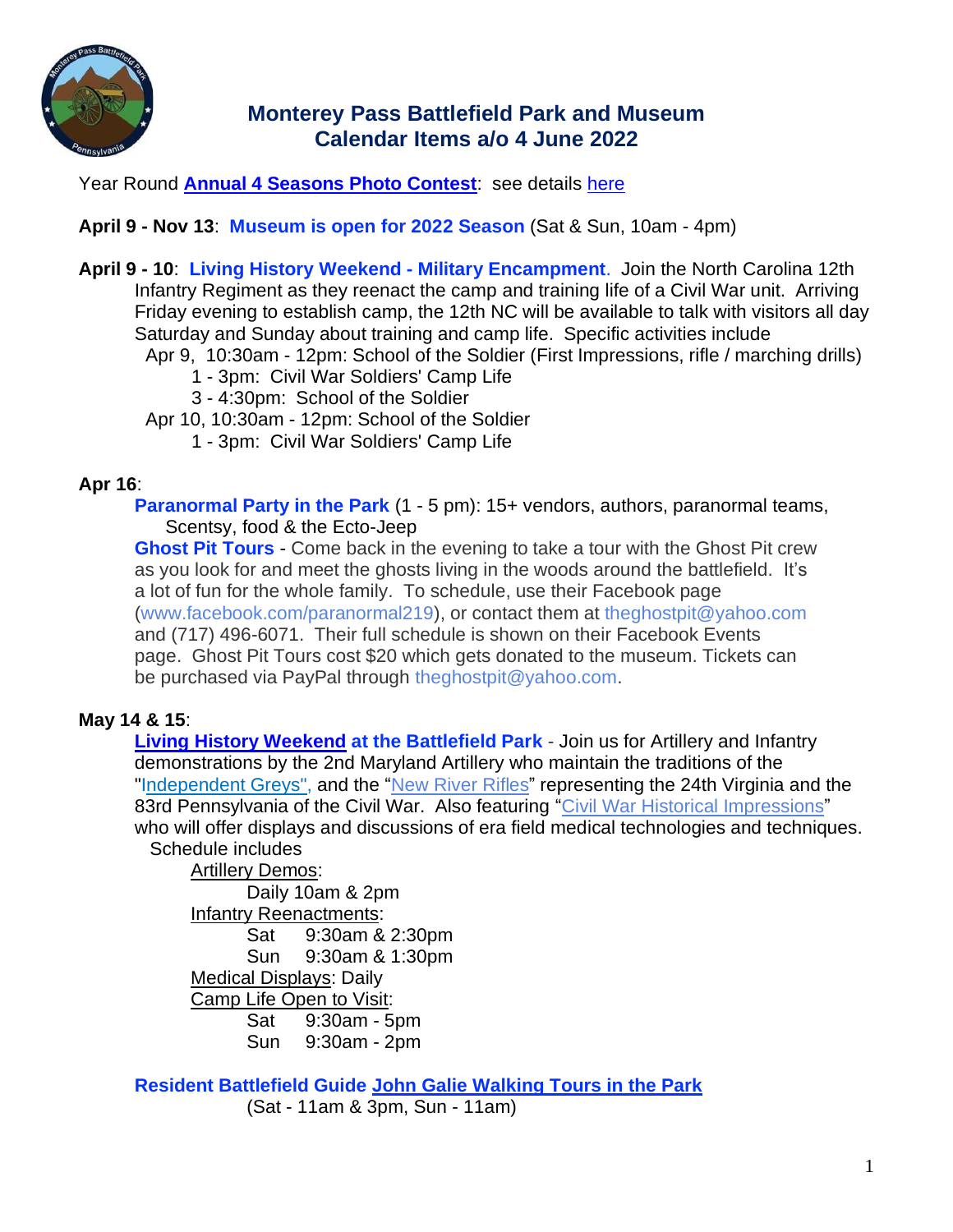- **May 21st - [Civil War Garden Grand Opening](https://montereypassbattlefield.org/wp-content/uploads/2022/04/Civil-War-Garden.jpg) (1 - 3 pm)**: Join us behind the Museum to dedicate our newest addition in collaboration with The Institute. The new garden at Monterey Pass Battlefield Museum will contain plants from the Civil War era that were used for food, flavoring and medicine. The Institute will be offering public programs on medicinal use of herbs, heirloom vegetables and perennials throughout the gardening season. Watch their website at [natureandcultureinstitute.org](https://natureandcultureinstitute.org/) for days and times.
- **Jun 4**: **2nd Annual Arts [in the Park](https://montereypassbattlefield.org/wp-content/uploads/2022/04/Art-Fest-2.1.pdf)** Come meet local artists on hand at the Museum and surrounding grounds who will be displaying and selling their work. A lot of these people are your talented neighbors. Its going to be a great day. (10am – 4pm, continuous) . . . **OR**, if you're a local artist, register at the [online](https://docs.google.com/forms/d/e/1FAIpQLScTSz_9DEkLBIjER0g7kkU8_Hn8Fv5NZ1R_ac-L102x1IfacA/viewform?usp=pp_url) form or send in the downloadable [registration](https://montereypassbattlefield.org/wp-content/uploads/2022/04/Registration-Form-2022.pdf) form. While you're there, relax to the vocal harmonies of local musical group [Mountain](https://www.facebook.com/mountainairband/?ref=page_internal) Air. Inclement weather day is Sunday, June 5th, same times.

# **Jun 11 - 12**:

**[Book Sale at the Monterey Pass Museum](https://montereypassbattlefield.org/wp-content/uploads/2022/04/Book-Sales-220611-12.pdf)** (10 am - 4 pm). Bring those old books you've been meaning to get rid of to Lee Royer's Office at 10764 Buchanan Trail East during regular office hours (Monday - Friday, 8 am - 5 pm), and find those books you've been looking for on the 11th and 12th at the Museum.

**Living History Weekend at the Battlefield Park** - See the [124th New York State](https://montereypassbattlefield.org/wp-content/uploads/2022/05/Living-History-Weekend-Artillery-Reenactors-220611-12.pdf) [Volunteers](https://montereypassbattlefield.org/wp-content/uploads/2022/05/Living-History-Weekend-Artillery-Reenactors-220611-12.pdf) as they portray the Union infantry volunteer of the Army of the Potomac as he appeared at the mid-war. Explore their camps, interact with the men, and witness as they demonstrate the tools, tactics, and firepower.

Drillls, Manuevers and Demos at the Museum (Sat - 10am, 12 & 2pm, Sun - 10am and 12pm)

**Jun 18 - 19**: **[Living History Weekend a](https://montereypassbattlefield.org/wp-content/uploads/2022/05/Living-History-Weekend-Artillery-Reenactors-220618-19c.pdf)t the Battlefield Park** - MS Hancock Society. Your chance for hands-on instruction with artillery pieces and to learn about life as a civil war soldier.

> Non-Firing Artillery Demos at the Museum (Sat - 11am, 1pm & 3pm; Sun - 11am, 1pm and 2:30pm)

**Jul 2**: **Ghost Pit Tours** - Come in the evening to take a tour with the Ghost Pit crew as you look for and meet the ghosts living in the woods around the battlefield. It's a lot of fun for the whole family. To schedule, use their Facebook page [\(www.facebook.com/paranormal219\)](http://www.facebook.com/paranormal219), or contact them at [theghostpit@yahoo.com](mailto:theghostpit@yahoo.com) and (717) 496-6071. Their full schedule is shown on their Facebook Events page. Ghost Pit Tours cost \$20 which gets donated to the museum. Tickets can be purchased via PayPal through [theghostpit@yahoo.com.](mailto:theghostpit@yahoo.com)

**Jul 2 - 3**: **Living History Weekend at the Battlefield Park** - 17th PA Cavalry Drillls, Displays, Weapons & Tactics Talks at the Museum *(revisit the site periodically for updated information)*

**Jul 30: Music in the Park - [Dead Horse Revival](https://montereypassbattlefield.org/wp-content/uploads/2022/05/Concert-Series-Dead-Horse-7.pdf) - 5 piece Bluegrass Band at the Pavillion.**